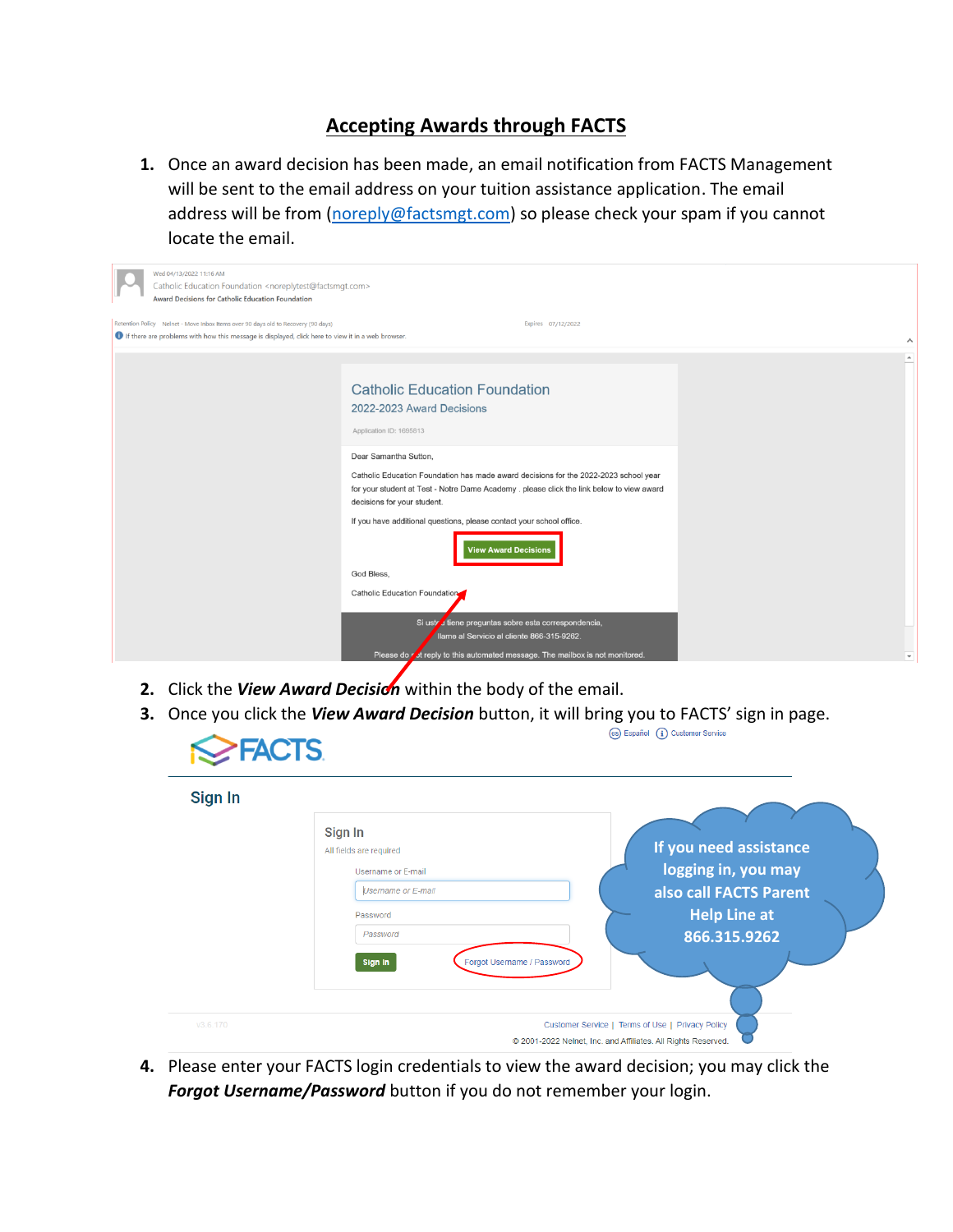**5.** Once you have signed in, each student's awards message will display, **one student's message at a time**.

| <b>My Profile</b><br>Home                                                     | <b>Financial Accounts</b>                                    | Signed in as Samantha                                                                                                                                                                                                                                                                         | ☞ |
|-------------------------------------------------------------------------------|--------------------------------------------------------------|-----------------------------------------------------------------------------------------------------------------------------------------------------------------------------------------------------------------------------------------------------------------------------------------------|---|
| <b>Award Message</b>                                                          |                                                              |                                                                                                                                                                                                                                                                                               |   |
| <b>Catholic Education Foundation</b><br>April 13, 2022<br>Dear Sutton family. |                                                              |                                                                                                                                                                                                                                                                                               |   |
|                                                                               | chosen, and any other special programs that partner with us. | We are pleased to inform you of your student's Catholic elementary school tuition assistance award for the upcoming 2022-2023 school year!<br>This award combines all of the resources from the Catholic Education Foundation, the Archdiocese of Louisville, the parish/school that you have |   |
| Here are the details of your student's award:                                 |                                                              |                                                                                                                                                                                                                                                                                               |   |
| Student(s) Name: Sally Sutton                                                 |                                                              |                                                                                                                                                                                                                                                                                               |   |
| School: Test - Notre Dame Academy                                             |                                                              | This information is for one<br>student, Sally Sutton.                                                                                                                                                                                                                                         |   |
| AWARD NAME                                                                    | <b>AWARD AMOUNT</b>                                          |                                                                                                                                                                                                                                                                                               |   |
| CEF <sub>R1</sub>                                                             | S1.380                                                       | Each student's awards will                                                                                                                                                                                                                                                                    |   |
| Archdiocesan Voucher R1                                                       | \$440                                                        | be displayed separately.                                                                                                                                                                                                                                                                      |   |
| <b>Total Award</b>                                                            | \$1,820                                                      |                                                                                                                                                                                                                                                                                               |   |
|                                                                               |                                                              |                                                                                                                                                                                                                                                                                               |   |

If you decide to enroll at another Catholic elementary school in the Archdiocese of Louisville, please contact us at (502) 585-2747 to arrange for your tuition assistance at the new location.

If you have any questions about your tuition assistance award, please contact your school office.

May God bless you and your family always,

Richard A, Lechleiter, President

**Catholic Education Foundation** 



- **6.** Click Accept or Decline. If you have questions about whether to accept or decline your award, please contact your school office.
- **7.** If you **decline** the award, you will have to tell us why.

| <b>Decline</b>                  |  |
|---------------------------------|--|
| Comments                        |  |
| Moving out of state             |  |
| <b>View Application Summary</b> |  |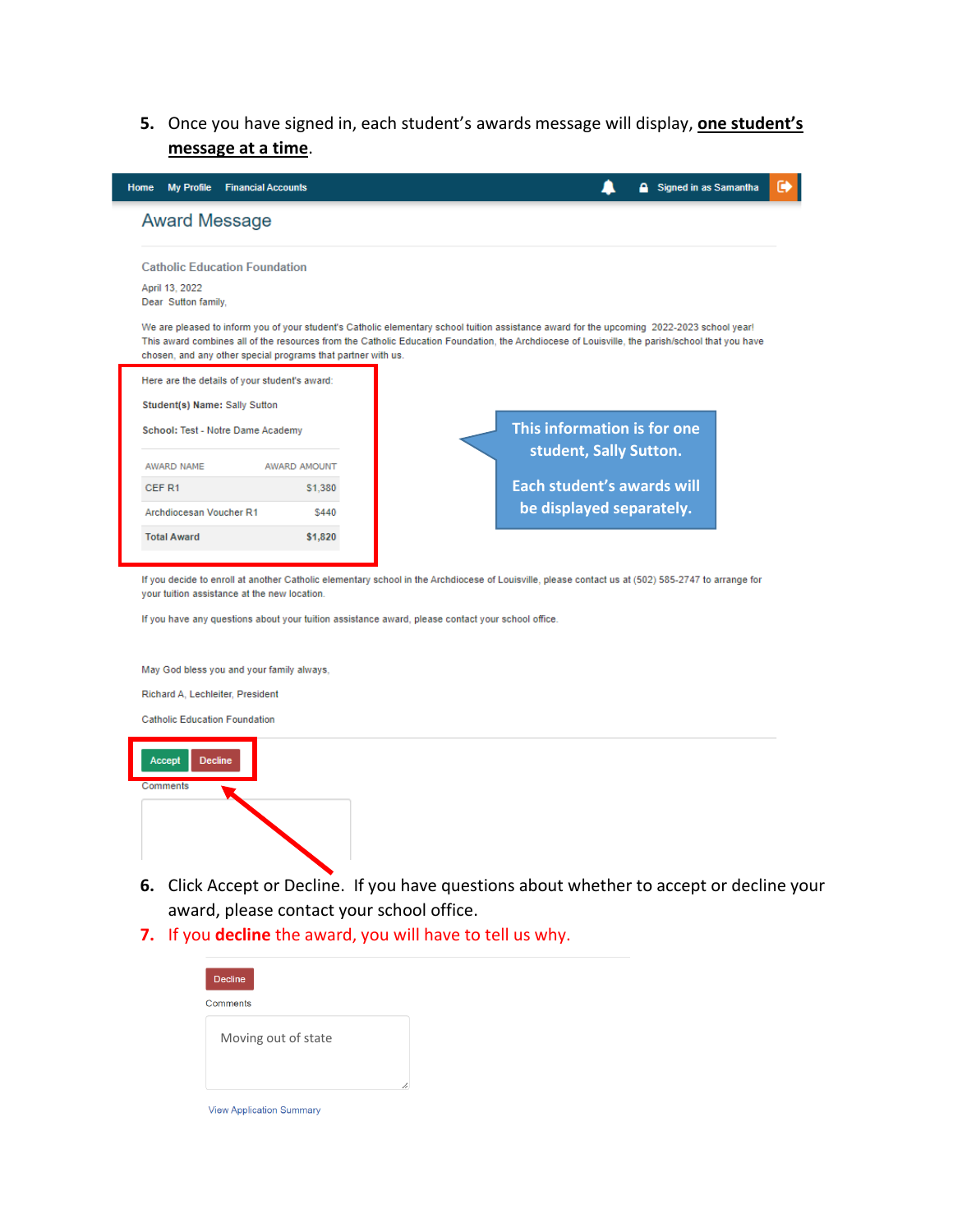**8.** Once you have accepted the award, or declined and stated why, the next student's message will display. See next student's award message below.

| <b>Catholic Education Foundation</b><br>April 13, 2022<br>Dear Sutton family, |              |                                                                                                                                                                                                                                                                                               |  |
|-------------------------------------------------------------------------------|--------------|-----------------------------------------------------------------------------------------------------------------------------------------------------------------------------------------------------------------------------------------------------------------------------------------------|--|
| chosen, and any other special programs that partner with us.                  |              | We are pleased to inform you of your student's Catholic elementary school tuition assistance award for the upcoming 2022-2023 school year!<br>This award combines all of the resources from the Catholic Education Foundation, the Archdiocese of Louisville, the parish/school that you have |  |
| Here are the details of your student's award:                                 |              |                                                                                                                                                                                                                                                                                               |  |
| Student(s) Name: Shawn Sutton                                                 |              |                                                                                                                                                                                                                                                                                               |  |
| School: Test - Notre Dame Academy                                             |              |                                                                                                                                                                                                                                                                                               |  |
| AWARD NAME                                                                    | AWARD AMOUNT | <b>This information is for</b><br><b>Shawn Sutton</b>                                                                                                                                                                                                                                         |  |
| CEF R1                                                                        | \$560        |                                                                                                                                                                                                                                                                                               |  |
| Archdiocesan Voucher R1                                                       | \$180        |                                                                                                                                                                                                                                                                                               |  |
| <b>Total Award</b>                                                            | \$740        |                                                                                                                                                                                                                                                                                               |  |

If you decide to enroll at another Catholic elementary school in the Archdiocese of Louisville, please contact us at (502) 585-2747 to arrange for your tuition assistance at the new location.

If you have any questions about your tuition assistance award, please contact your school office.

May God bless you and your family always,

Richard A, Lechleiter, President

**Catholic Education Foundation** 



**9.** Once you clicked, accept or decline, the next student's message will display. This process will continue until ALL awarded student messages have been accepted or declined.